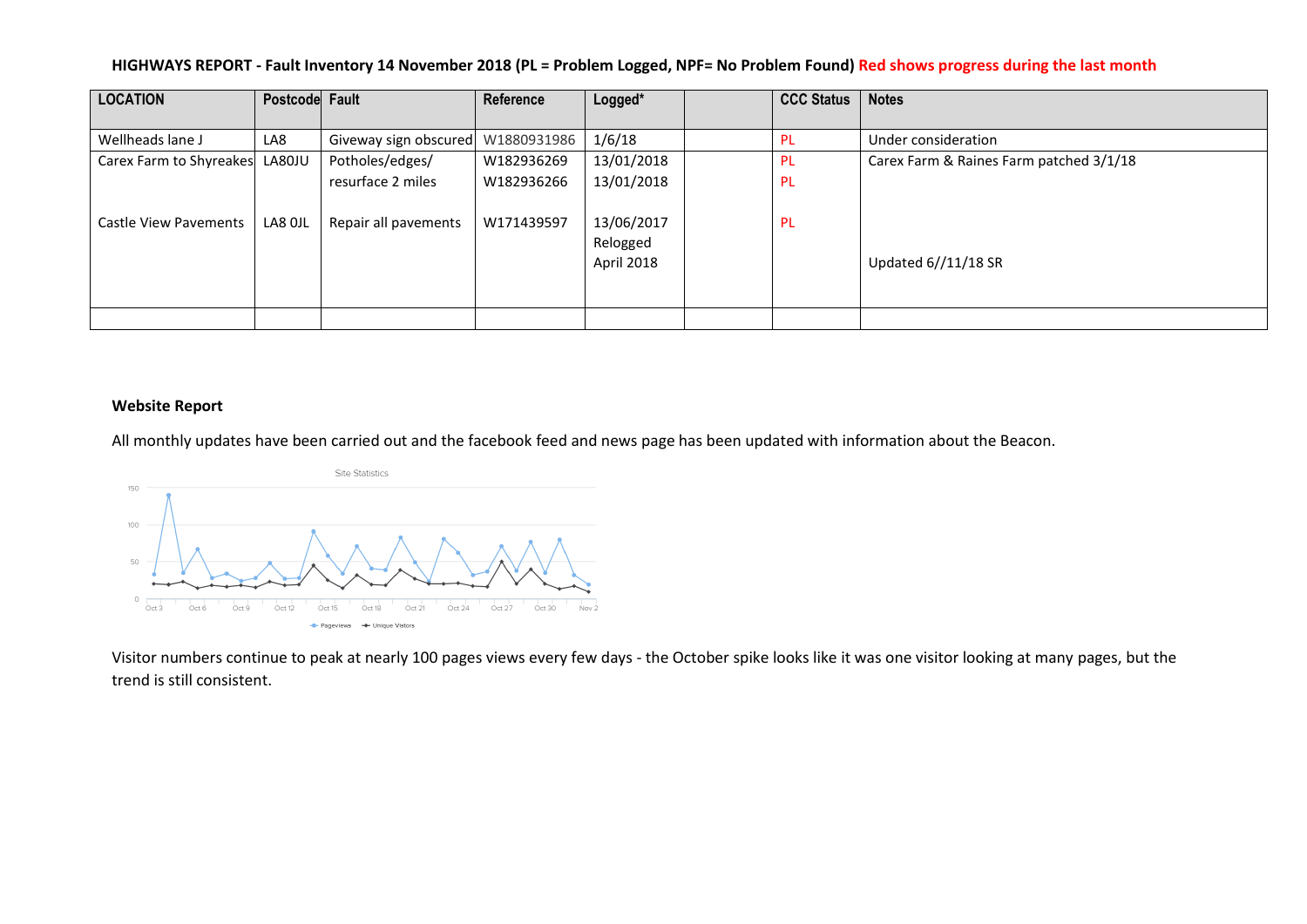

# **Police Report for November 2018**

# **INCIDENTS OF NOTE**

Within the area that your Parish falls, during the last month there have been 73 incidents reported, resulting in 23 crimes being submitted.

Only one incident related to the Parish: -

27<sup>th</sup> October report of an abandoned Audi motor vehicle - SLDC dealing with it.

Also of note were:-

12<sup>th</sup> October Dwelling burglary at Crooklands intruders disturbed by dogs and left empty handed.

26<sup>th</sup> October Pressure washing machine stolen from the front of a business premises in Crooklands, in daylight whilst business open. Enquiries on-going.

27<sup>th</sup> October report of five holiday caravans broken into and batteries stolen, enquiries on-going.